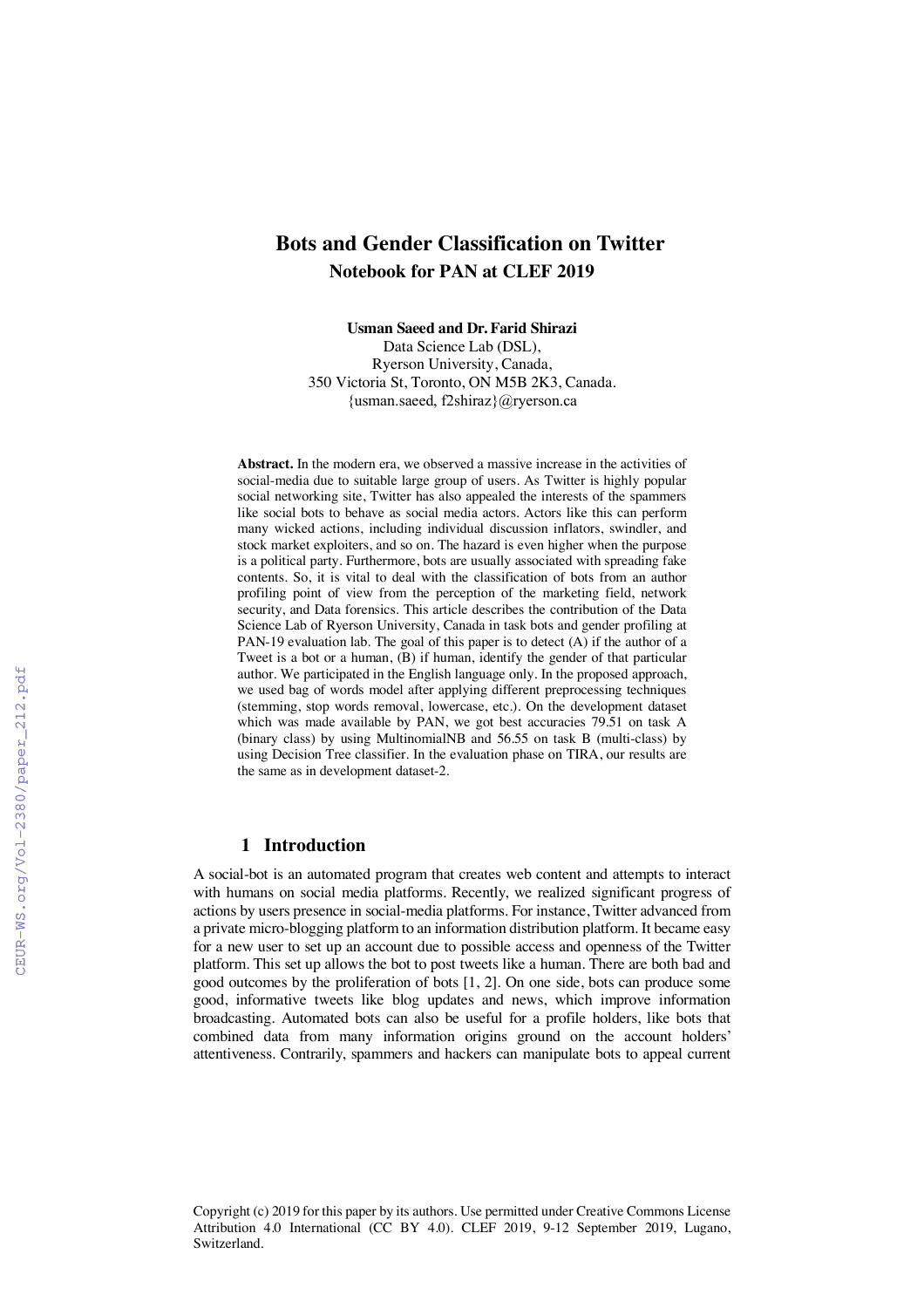profiles as their supporters, allowing them to take over outcomes of the searching engines or running topics, distribute unwanted communications (messages, email, etc.), and tempt the users to visit malicious websites [2, 3, 4]. Furthermore, hackers can use malicious bots that can produce more severe effects like generating panic in emergencies, leaning political opinions, or harming a company's status [1, 5] and hack IT network. Therefore, this article uncovers the possible threats of nasty social bots, evaluations of the detection techniques and suggests possible paths for future study.

The rest of the article is arranged as follows. In section 2, the existing work in research community is explained. In section 3, dataset provided by the PAN<sup>1</sup> [16] organizers and task description are presented. In chapter 4, details of our purposed approach and experiments to evaluate the system are described. In section 5, results and analysis are specified. Section 6 concludes the paper.

#### **2 Related Work**

Spam recognition examined for quite a while. The earlier work centers around spamemail recognition and identification of spam contents on web.

In [6], author first suggested a Bayesian method to clarify spam e-mails. Research outcomes display that the algorithms has an enhanced scores studying domain-specific features along with the unprocessed messages of E-mails. Presently spam e-mail cleaning is a moderately advanced method. Bayesian spam e-mail filters are executed both on modern e-mail users and servers. [7] formed honey-profiles on MySpace, Facebook and Twitter to examine spambots. After a full examination of the gathered dataset, they determined unexpected user profiles who connected the honey-profiles and formed attributes for classifying spambots. Additionally, research of seven months engaged on Twitter by producing 60 honeypots that try to trap spambots [8]. Twitter users who sent a message or followed two or more accounts of honeypot are instinctively supposed to be spambots. There is also a study in the research community on spambot identification grounded on social familiarity [9] or social and content familiarity [10]. It is described in [11] who distinguished among bot accounts, managed accounts, and personal accounts of clients on Twitter, based on time intervals of the tweet from the users.

In [12] developed an algorithm to check if a Twitter profile performs same as bot or an individual. They utilized the group of bots and individual profiles prominent by [8] and gathered their tweets and track network information. In 2014 Indian election, different features like linguistic, network, and application-oriented used to differentiate bots and individuals [13]. [14] considered a set-up of bots for the study that mutually tweet concerning the 2012 Syrian civil war.

 <sup>1</sup> https://pan.webis.de/clef19/pan19-web/author-profiling.html Last visited: 14/05/2019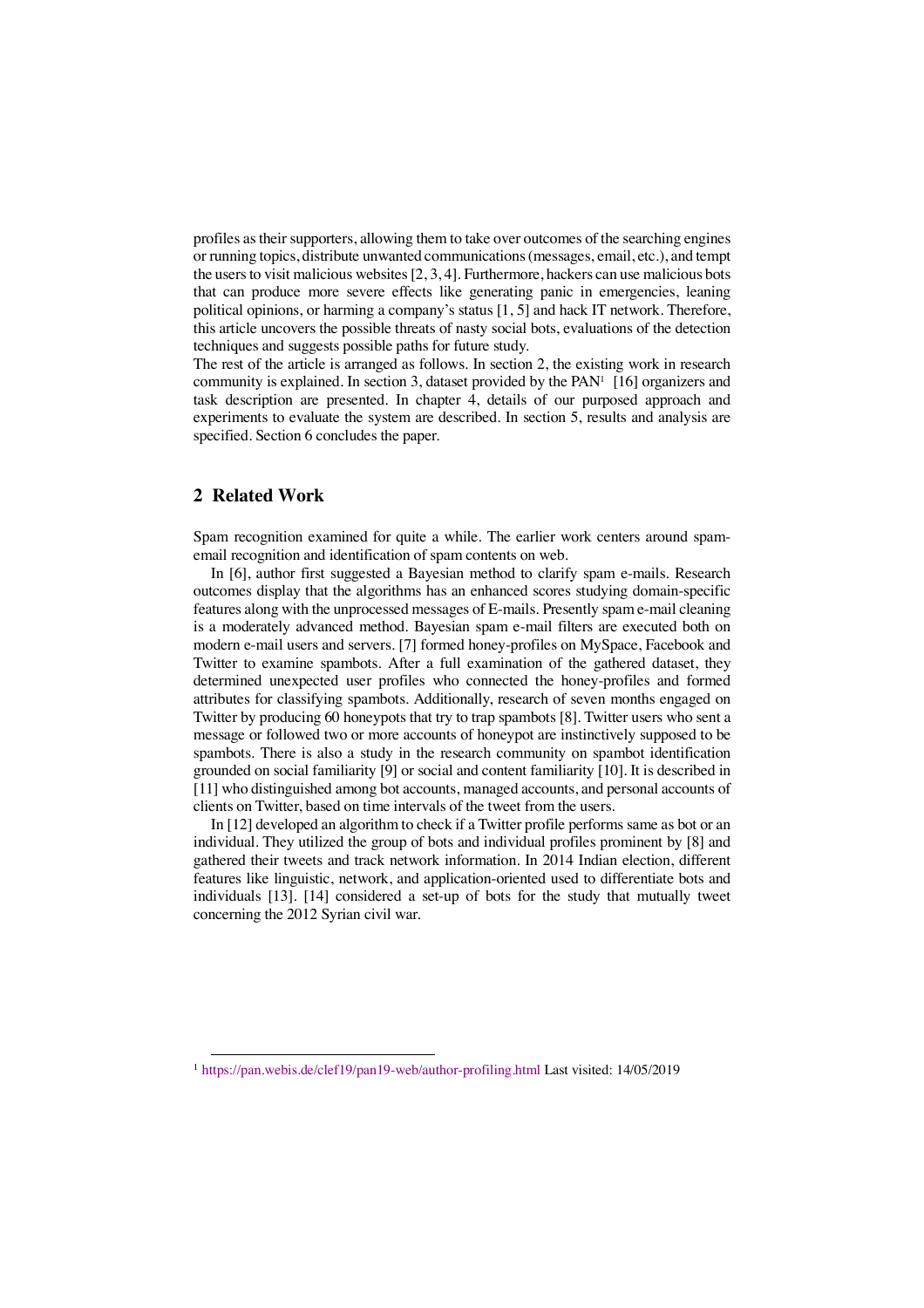#### **3 Dataset and Task Description**

The organizers of shared task bots and gender profiling on Twitter provided English and Spanish language datasets. However, we only participated in the English language.

#### **3.1 Corpora**

PAN-2019 released 412,000 labeled tweets of English language for the training and development of the systems. Dataset for the training of the model consists of 288,000 labeled tweets, and the development dataset includes 124,000 labeled tweets (according to the PAN's suggested split of 70% for training and 30% for development phase). The English training data set statistics are presented in Table 1 and statistics of development dataset are in Table 2. Various annotators manually labeled the dataset. Details can be found in overview paper [15].

#### **3.2 Description of the task**

**Task (A): if the author of a Tweet is a bot or a human:** it is a binary classification task, where it is remanded to classify if a tweet written by a human or bot. The systems are ranked by accuracy.

**Task (B): if human, identify the gender of that particular author:** It is multi-class classification task, where asked to classify bot or human (e.g., the author of the specific tweet is human or bot) and in case of human, identify the gender of human either male or female. The systems are ranked by accuracy [15].

## **4 Description of our Approach**

In this chapter, we describe our purposed approach considering the attributes and machine learning methods used for this shared task.

## **4.1 Pre-processing**

The released dataset was not preprocessed; organizers provided the tweets as they were tweeted by the users. Here explanation is RTs were not removed and there are chances to appear multilingual tweets. Before the extraction of features, we applied preprocessing on raw text. Preprocessing helps to increase accuracy in classification tasks.

We performed the following steps:

- Removed stop words
- Lowercased the text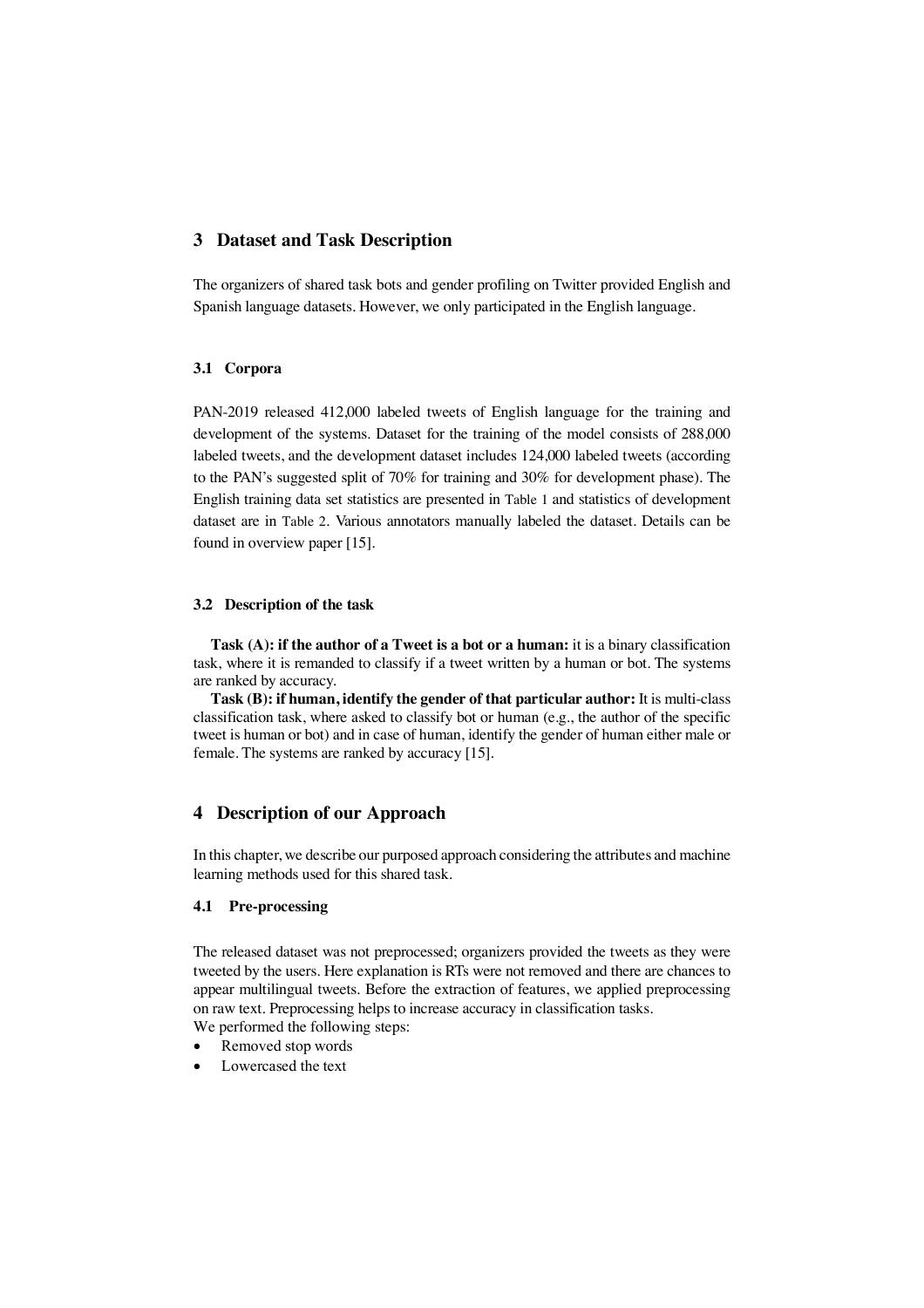| Table 1: English training dataset statistics. |  |  |
|-----------------------------------------------|--|--|
|-----------------------------------------------|--|--|

| <b>Training corpus</b> |                    |        |  |
|------------------------|--------------------|--------|--|
| Human                  | <b>Human</b> total | 144000 |  |
|                        | Male               | 72000  |  |
|                        | Female             | 72000  |  |
| <b>Bot</b>             |                    | 144000 |  |
| <b>Total instances</b> |                    | 288000 |  |

Table 2: English development dataset statistics.

| Development corpus     |             |        |  |
|------------------------|-------------|--------|--|
| Human                  | Human total | 62000  |  |
|                        | Male        | 15200  |  |
|                        | Female      | 46800  |  |
| <b>Bot</b>             |             | 62000  |  |
| <b>Total instances</b> |             | 124000 |  |

- Punctuation marks are removed
- Removed HTML tags
- Changed the contracted forms into long forms e.g. haven't  $\rightarrow$  have not by using regular expressions
- Removed the numbers, kept only alphabets,
- Performed stemming by using snow ball stemmer<sup>2</sup>

#### **4.2 Features**

The cleaned text was used to generate the features for the machine learning (ML) algorithms. We used TF-IDF values with unigram bigram and trigram.

### **4.3 Machine learning algorithms**

In our system, we tried a range of different classifiers for both tasks A and B, but we decided to mention best performing classifiers on our training dataset.

| <b>Tasks</b>                               | <b>Classifiers</b> | $Accuracy(\%)$   |  |
|--------------------------------------------|--------------------|------------------|--|
| Human/Bot (Task A)                         | MultinomialNB      | 95.73            |  |
| Gender (Task B)                            | Decision Tree      | 74.34            |  |
| Table 4: Results on development dataset-1. |                    |                  |  |
| Tasks                                      | <b>Classifiers</b> | Accuracy $(\% )$ |  |
| Human/Bot (Task A)                         | MultinomialNB      | 79.17            |  |
| Gender (Task B)                            | Decision Tree      | 54.17            |  |

Table 3: Results on training dataset.

 <sup>2</sup> http://www.nltk.org/howto/stem.html Last visited: 14/05/2019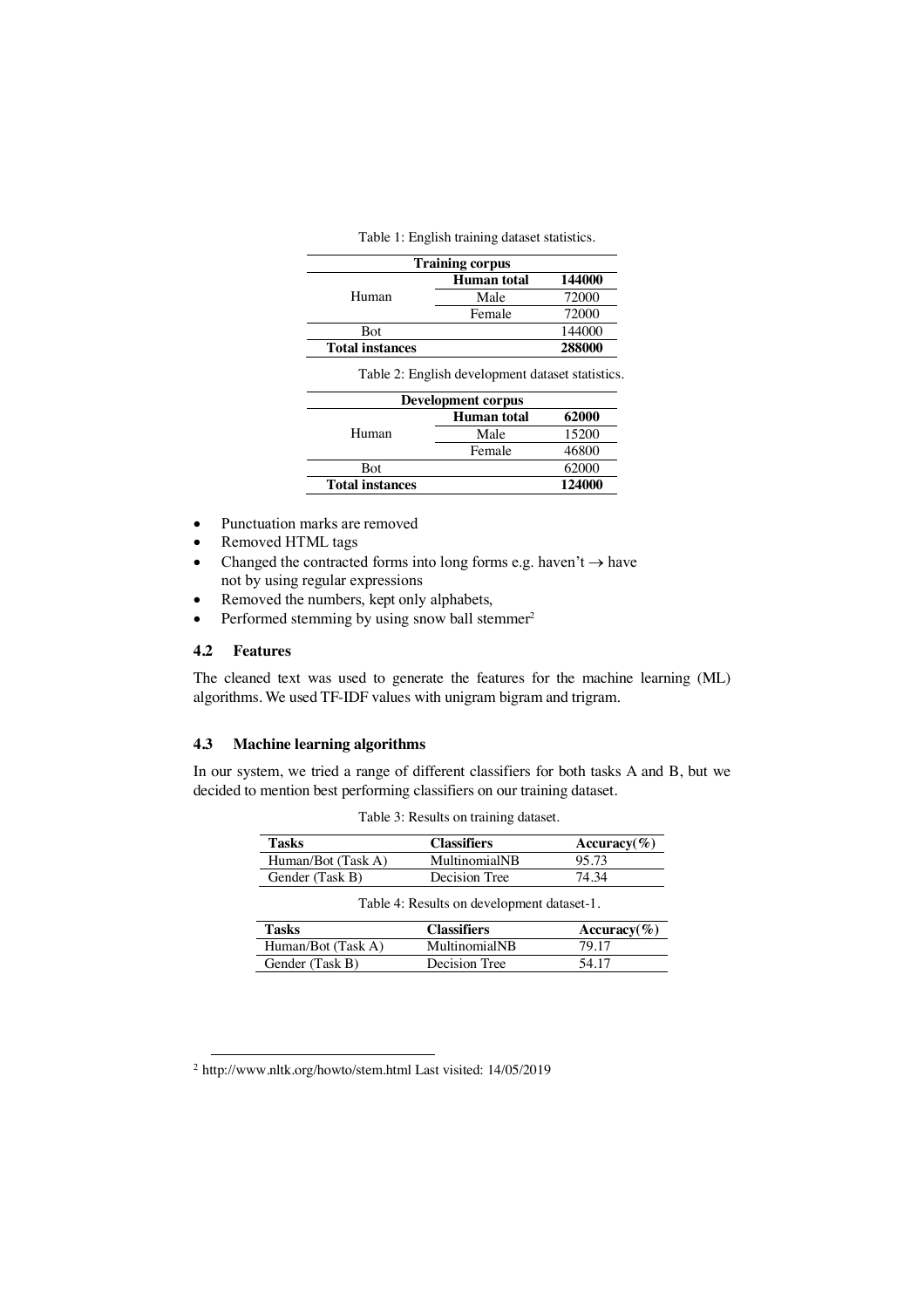Table 5: Results on development dataset-2.

| Tasks                | <b>Classifiers</b> | Accuracy $(\% )$ |
|----------------------|--------------------|------------------|
| $Human/Bot$ (Task A) | MultinomialNB      | 79 51            |
| Gender (Task B)      | Decision Tree      | 56 55            |



Figure 1:The trend of accuracies obtained for English language on training, development and testing corpora.

For binary classification problem (Task A), we used MultinomialNB (MNB), and for multi-class classification problem (Task B), we used Decision Tree (DT) classifier, For all classifiers, we used existing implementation in scikit-learn<sup>3</sup>.

## **5 Results and Analysis**

Shared results of TIRA[17] is presented , i.e., task A and B for the English language only. We used the following conventions. First column refers to the Shared task which we participated in. The second column "Classifiers" state different classifiers, which we used in this competition. Third column "Accuracy" points to the evaluation measure used in this competition.

Table **3** is presenting the results on training dataset on TIRA platform. On binary classification problem (Human or bot), we got 95.73% accuracy by using MNB classifier, which shows that the model is performing well on the binary classification task. On multiclass classification problem (in case of human, profile the gender), we achieved 74.34% accuracy by using DT algorithm. Table **4** is showing the results on development dataset-

 <sup>3</sup> https://scikit-learn.org/ last visited: 18/05/2019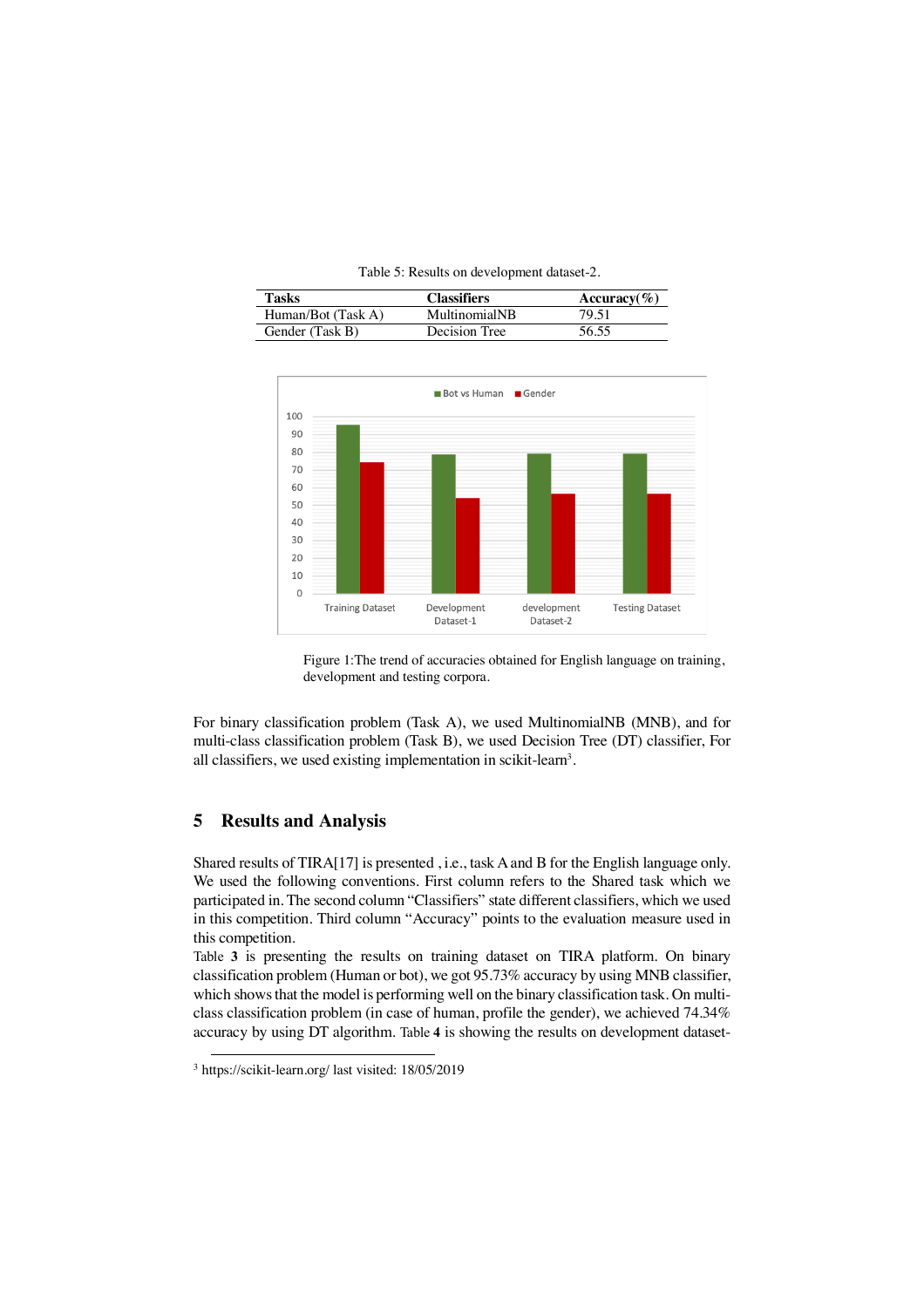1, which is provided by the PAN-19 organizers to evaluate the model on TIRA settings. We got 79.17% and 54.17% accuracies on task A (binary) and task B (multi-class) respectively. Table **5** is providing the results on development dataset-2 (also provided by organizers) to evaluate the model. We acquired 79.51% and 56.55% accuracies on task A (binary) and task B (multi-class), respectively. In Figure 1, all results are reported including results in evaluation phase on TIRA. In evaluation phase, our results are same as on development dataset-2. All reported results are for the English language.

#### **6 Conclusion and Future Work**

In the presented article, we explained our methodology to detect (A) if the author of a Tweet is a bot or a human, (B) if human, identify the gender of that particular author by using Twitter corpus. We participated in the English language only. We used TF and TF-IDF values with n-gram range 1-3. The vectors are then used as features for classifiers like LR and DT. Our model is performing well in the binary classification task by using development corpora provided by the organizers of PAN-19. Evaluation phase showsthat the classification system is effective and correct to classify spambots and profile the gender on Twitter. In future, we can consider embeddings with TF-IDF weighting [15] and learning of document embeddings [16]. We also plan to work with syntactic n-grams (n-grams obtained by trailing paths in syntactic dependency trees) [17].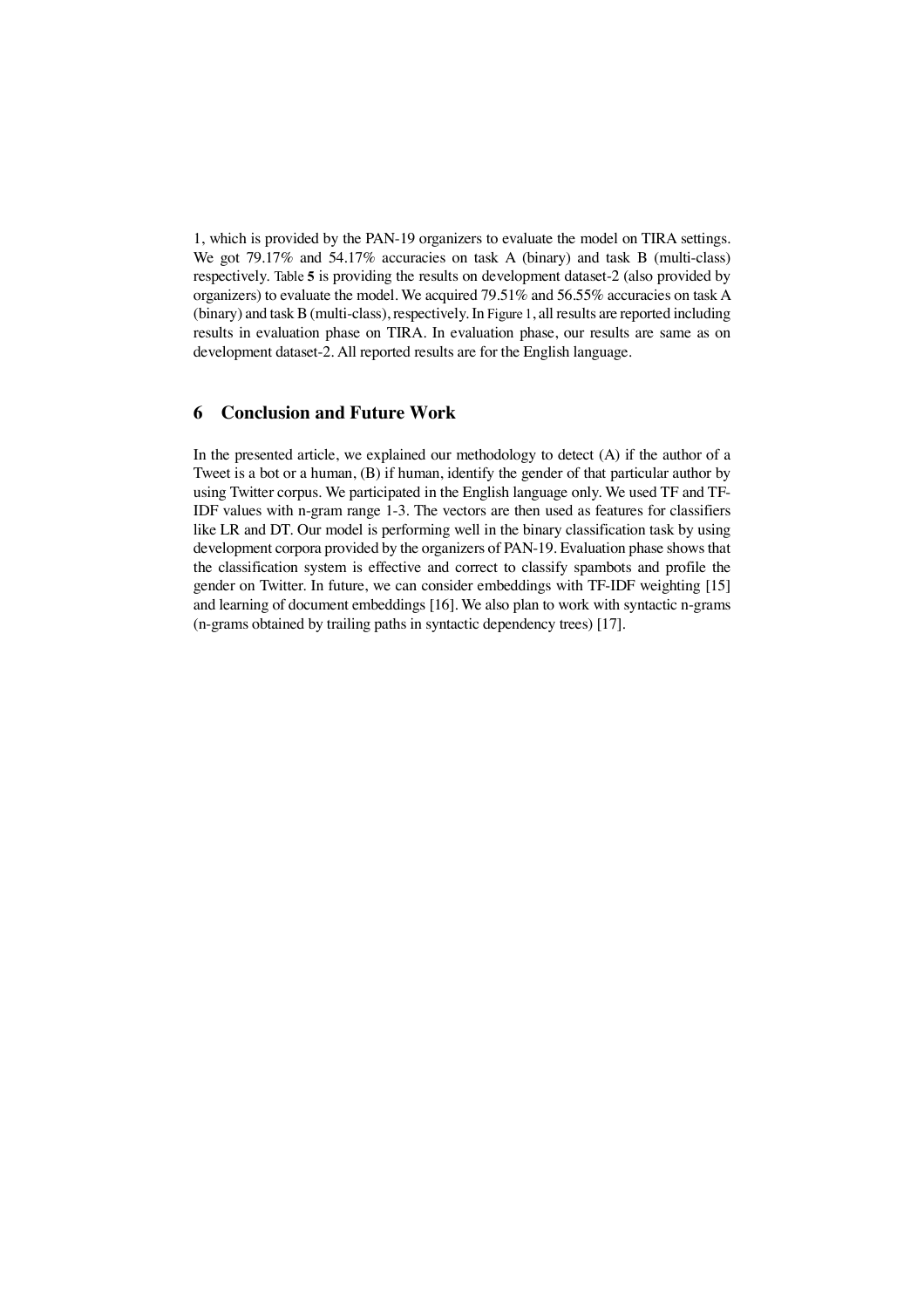## **References**

[1] Chu, Z., Gianvecchio, S., Wang, H., Jajodia, S. Detecting automation of twitter accounts: Are you a human, bot, or cyborg? *IEEE Tran Dependable & Secure Comput*  9(6):811–824, (2012).

[2] Ferrara, E., Varol, O., Davis, C., Menczer, F., Flammini, A. The rise of social bots. Comm. *ACM* 59(7):96–104, (2016).

[3] Ghosh, S., Viswanath, B., Kooti, F., Sharma, N. K., Korlam, G., Benevenuto,F., Ganguly, N., Gummadi, K. P. Understanding and combating link farming in the twitter social network. In *Proceedings of the 21st international conference on World Wide Web, WWW '12,* (2012).

[4] Hu, X., Tang, J., Zhang, Y., Liu, H. Social spammer detection in microblogging. In *Proceedings of the Twenty-Third International Joint Conference on Artificial Intelligence*, (2013).

[5] Wang, A. H. Detecting spam bots in online social networking websites: A machine

learning approach. *In 24th Annual IFIP WG 11.3 Working Conference on Data and Applications Security*, (2010).

[6] Sahami, M., Dumais, S. David Heckerman, and Eric Horvitz. A bayesian approach to filtering junk e-mail. In *AAAI-98 Workshop on Learning for Text Categorization*, (1998).

[7] Stringhini, G., Kruegel, C., Vigna, G. Detecting spammers on social networks. In *Proceedings of the 26th Annual Computer Security Applications Conference*, ACM, 1– 9, (2010).

[8] Lee, K., Eoff, B. D, Caverlee, J. Seven months with the devils: A long-term study of content polluters on Twitter. In *Proceedings of the 5th International AAAI Conference on Weblogs and Social Media*, 185–192, (2011).

[9] Ghosh, S., Viswanath, B., Kooti, F., Sharma, N. K., Korlam, G., Benevenuto, F., Ganguly, N., Gummadi, K. P. Understanding and combating link farming in the twitter social network. In *Proceedings of the 21st international conference on World Wide Web, WWW '12,* (2012).

[10] Hu, X., Tang, J., Zhang, Y., Liu, H. Social spammer detection in microblogging. In *Proceedings of IJCAI*, (2013).

[11] Tavares, Gabriela, Faisal, A. Scaling-Laws of Human Broadcast Communication Enable Distinction between Human, Corporate and Robot Twitter Users. *PLoS ONE* 8 (7): e65774, (2013).

[12] Ferrara, E., Varol, O., Davis, C., Menczer, F., Flammini, A````. The rise of social bots. Comm. *ACM* 59(7):96–104, (2016).

[13] John P. Dickerson, Vadim Kagan, and V.S. Subrahmanian. Using Sentiment to Detect Bots on Twitter: Are Humans More Opinionated Than Bots*? Proc. IEEE/ACM Int'l Conf. Advances in Social Networks Analysis and Mining (ASONAM 14*), pp. 620– 627, (2014).

[14] Abokhodair, N., Yoo, D. and McDonald, D.W. Dissecting a social botnet: Growth,